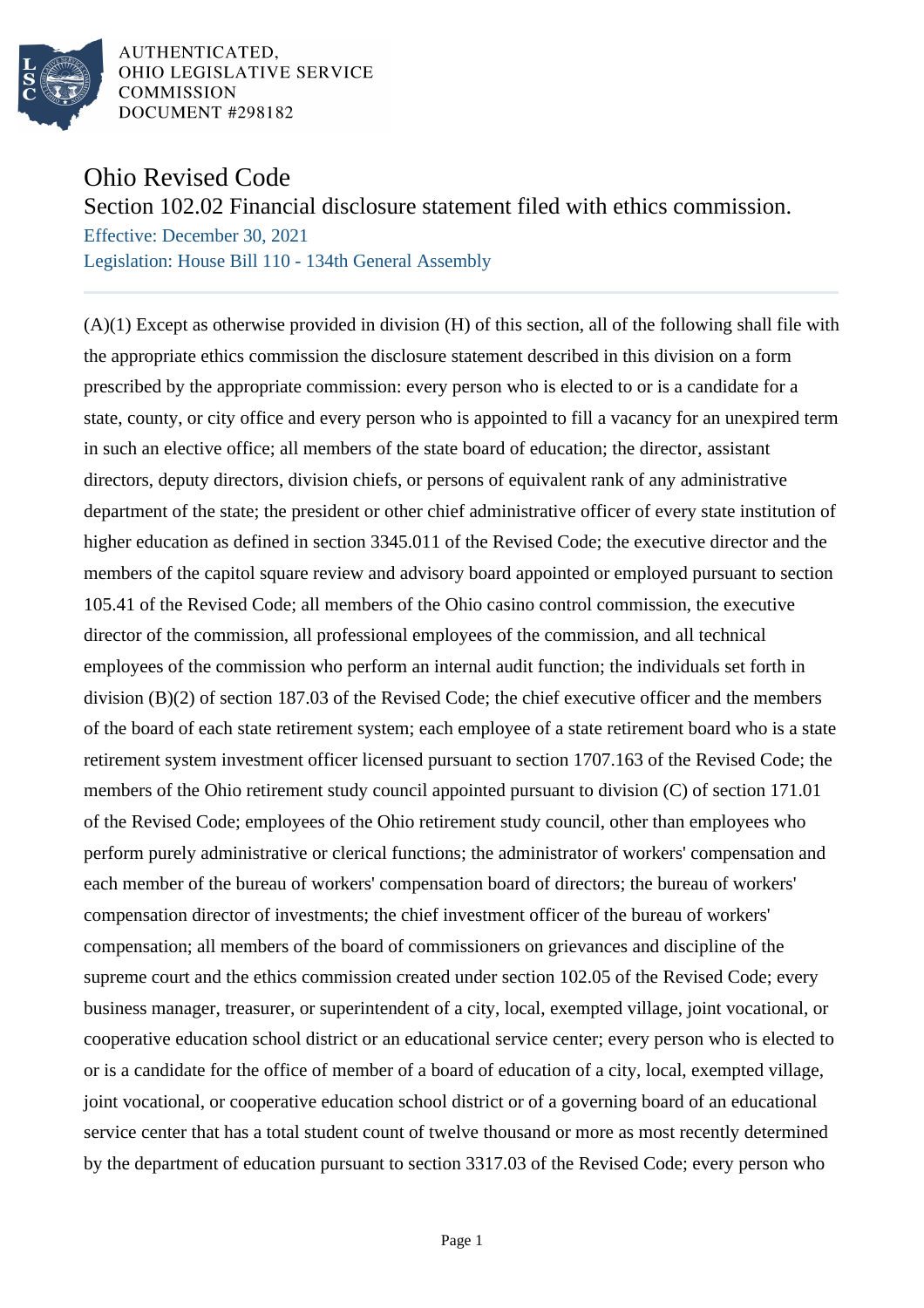

is appointed to the board of education of a municipal school district pursuant to division (B) or (F) of section 3311.71 of the Revised Code; all members of the board of directors of a sanitary district that is established under Chapter 6115. of the Revised Code and organized wholly for the purpose of providing a water supply for domestic, municipal, and public use, and that includes two municipal corporations in two counties; every public official or employee who is paid a salary or wage in accordance with schedule C of section 124.15 or schedule E-2 of section 124.152 of the Revised Code; all members appointed to the Ohio livestock care standards board under section 904.02 of the Revised Code; all entrepreneurs in residence assigned by the LeanOhio office in the department of administrative services under section 125.65 of the Revised Code and every other public official or employee who is designated by the appropriate ethics commission pursuant to division (B) of this section.

(2) The disclosure statement shall include all of the following:

(a) The name of the person filing the statement and each member of the person's immediate family and all names under which the person or members of the person's immediate family do business;

(b)(i) Subject to divisions (A)(2)(b)(ii) and (iii) of this section and except as otherwise provided in section 102.022 of the Revised Code, identification of every source of income, other than income from a legislative agent identified in division  $(A)(2)(b)(ii)$  of this section, received during the preceding calendar year, in the person's own name or by any other person for the person's use or benefit, by the person filing the statement, and a brief description of the nature of the services for which the income was received. If the person filing the statement is a member of the general assembly, the statement shall identify the amount of every source of income received in accordance with the following ranges of amounts: zero or more, but less than one thousand dollars; one thousand dollars or more, but less than ten thousand dollars; ten thousand dollars or more, but less than twenty-five thousand dollars; twenty-five thousand dollars or more, but less than fifty thousand dollars; fifty thousand dollars or more, but less than one hundred thousand dollars; and one hundred thousand dollars or more. Division  $(A)(2)(b)(i)$  of this section shall not be construed to require a person filing the statement who derives income from a business or profession to disclose the individual items of income that constitute the gross income of that business or profession, except for those individual items of income that are attributable to the person's or, if the income is shared with the person, the partner's, solicitation of services or goods or performance, arrangement, or facilitation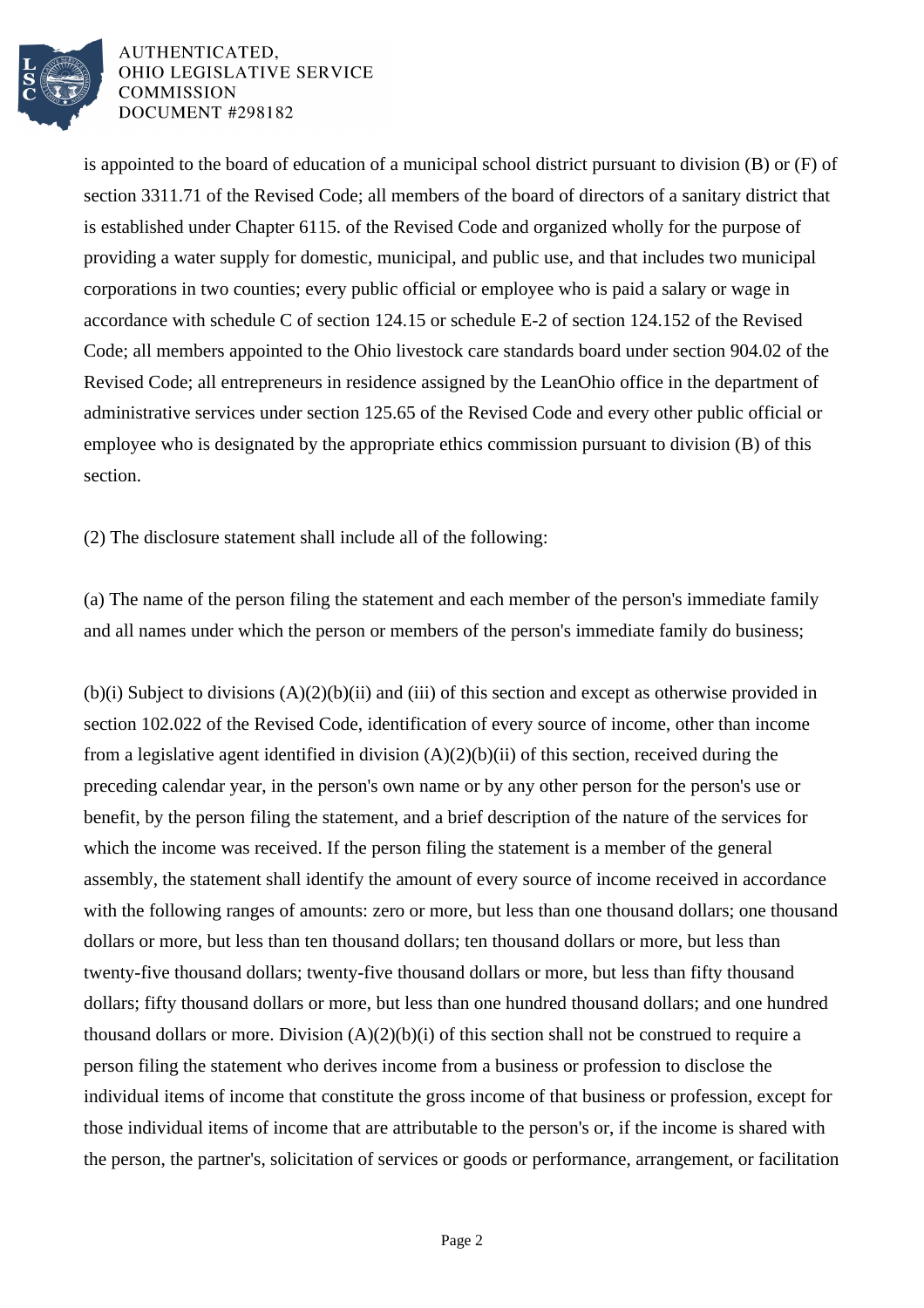

of services or provision of goods on behalf of the business or profession of clients, including corporate clients, who are legislative agents. A person who files the statement under this section shall disclose the identity of and the amount of income received from a person who the public official or employee knows or has reason to know is doing or seeking to do business of any kind with the public official's or employee's agency.

(ii) If the person filing the statement is a member of the general assembly, the statement shall identify every source of income and the amount of that income that was received from a legislative agent during the preceding calendar year, in the person's own name or by any other person for the person's use or benefit, by the person filing the statement, and a brief description of the nature of the services for which the income was received. Division  $(A)(2)(b)(ii)$  of this section requires the disclosure of clients of attorneys or persons licensed under section 4732.12 of the Revised Code, or patients of persons licensed under section 4731.14 of the Revised Code, if those clients or patients are legislative agents. Division  $(A)(2)(b)(ii)$  of this section requires a person filing the statement who derives income from a business or profession to disclose those individual items of income that constitute the gross income of that business or profession that are received from legislative agents.

(iii) Except as otherwise provided in division  $(A)(2)(b)(iii)$  of this section, division  $(A)(2)(b)(i)$  of this section applies to attorneys, physicians, and other persons who engage in the practice of a profession and who, pursuant to a section of the Revised Code, the common law of this state, a code of ethics applicable to the profession, or otherwise, generally are required not to reveal, disclose, or use confidences of clients, patients, or other recipients of professional services except under specified circumstances or generally are required to maintain those types of confidences as privileged communications except under specified circumstances. Division (A)(2)(b)(i) of this section does not require an attorney, physician, or other professional subject to a confidentiality requirement as described in division  $(A)(2)(b)(iii)$  of this section to disclose the name, other identity, or address of a client, patient, or other recipient of professional services if the disclosure would threaten the client, patient, or other recipient of professional services, would reveal details of the subject matter for which legal, medical, or professional advice or other services were sought, or would reveal an otherwise privileged communication involving the client, patient, or other recipient of professional services. Division (A)(2)(b)(i) of this section does not require an attorney, physician, or other professional subject to a confidentiality requirement as described in division (A)(2)(b)(iii) of this section to disclose in the brief description of the nature of services required by division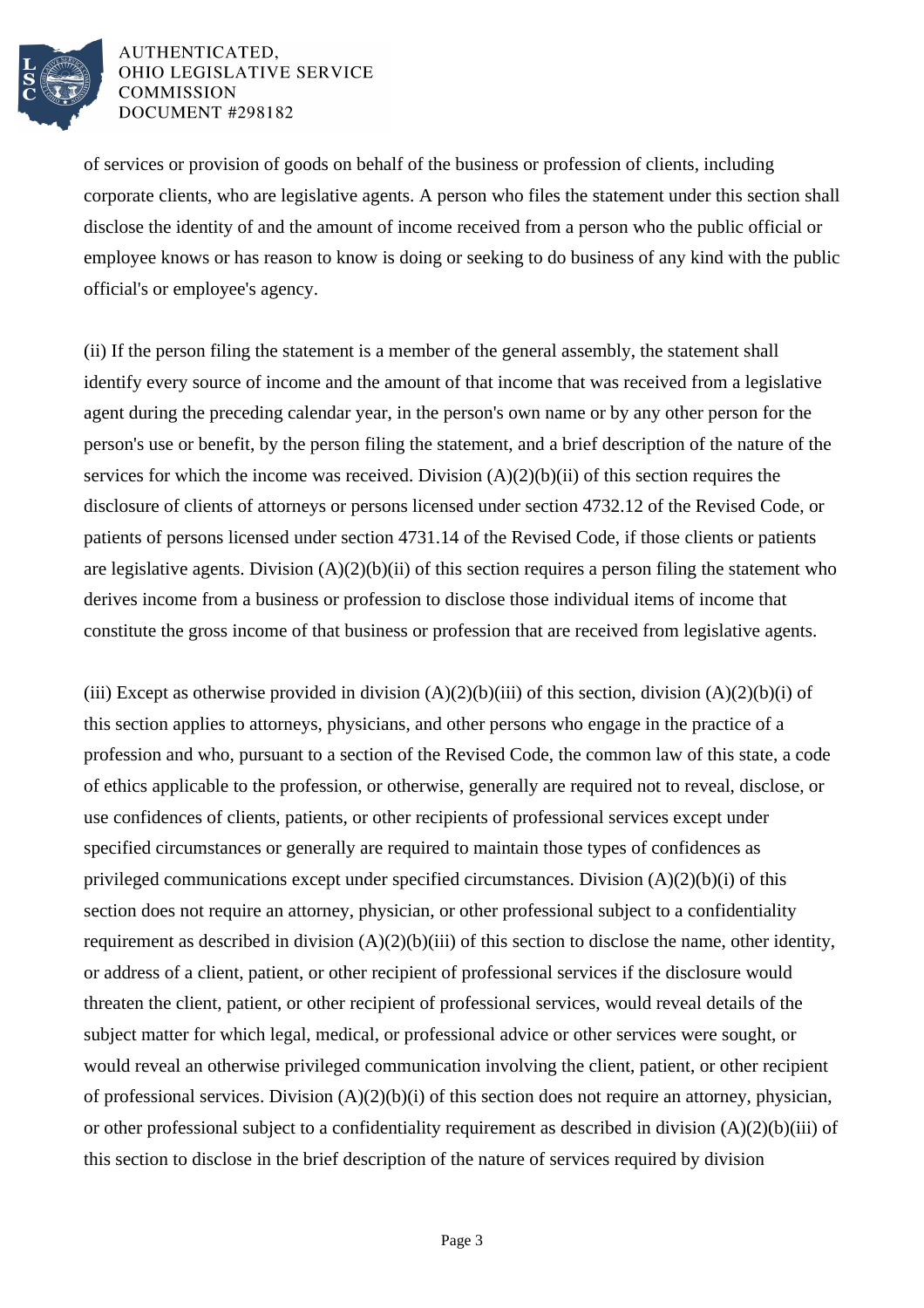

 $(A)(2)(b)(i)$  of this section any information pertaining to specific professional services rendered for a client, patient, or other recipient of professional services that would reveal details of the subject matter for which legal, medical, or professional advice was sought or would reveal an otherwise privileged communication involving the client, patient, or other recipient of professional services.

(c) The name of every corporation on file with the secretary of state that is incorporated in this state or holds a certificate of compliance authorizing it to do business in this state, trust, business trust, partnership, or association that transacts business in this state in which the person filing the statement or any other person for the person's use and benefit had during the preceding calendar year an investment of over one thousand dollars at fair market value as of the thirty-first day of December of the preceding calendar year, or the date of disposition, whichever is earlier, or in which the person holds any office or has a fiduciary relationship, and a description of the nature of the investment, office, or relationship. Division (A)(2)(c) of this section does not require disclosure of the name of any bank, savings and loan association, credit union, or building and loan association with which the person filing the statement has a deposit or a withdrawable share account.

(d) All fee simple and leasehold interests to which the person filing the statement holds legal title to or a beneficial interest in real property located within the state, excluding the person's residence and property used primarily for personal recreation;

(e) The names of all persons residing or transacting business in the state to whom the person filing the statement owes, in the person's own name or in the name of any other person, more than one thousand dollars. Division (A)(2)(e) of this section shall not be construed to require the disclosure of debts owed by the person resulting from the ordinary conduct of a business or profession or debts on the person's residence or real property used primarily for personal recreation, except that the superintendent of financial institutions and any deputy superintendent of banks shall disclose the names of all state-chartered banks and all bank subsidiary corporations subject to regulation under section 1109.44 of the Revised Code to whom the superintendent or deputy superintendent owes any money.

(f) The names of all persons residing or transacting business in the state, other than a depository excluded under division  $(A)(2)(c)$  of this section, who owe more than one thousand dollars to the person filing the statement, either in the person's own name or to any person for the person's use or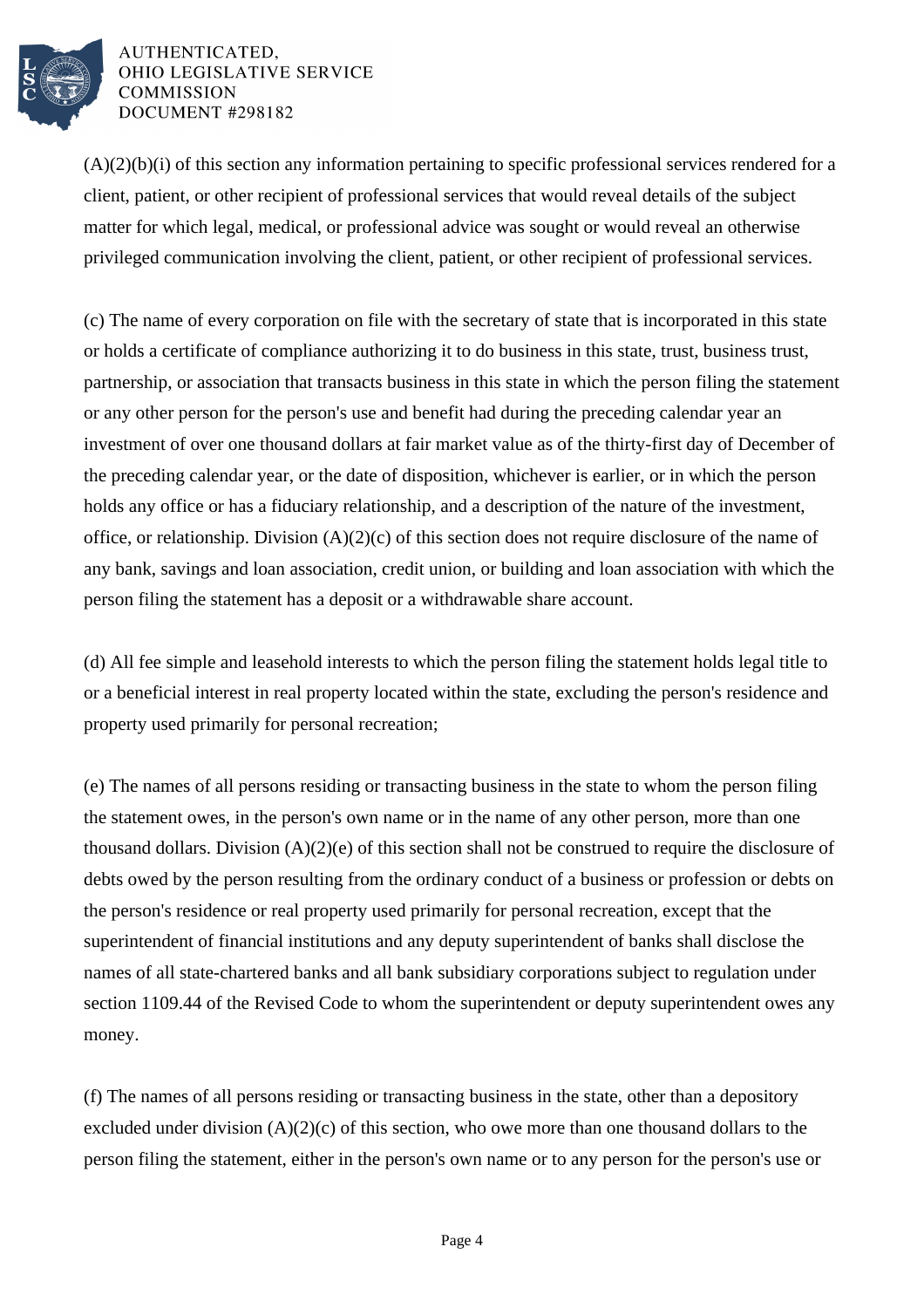

benefit. Division (A)(2)(f) of this section shall not be construed to require the disclosure of clients of attorneys or persons licensed under section 4732.12 of the Revised Code, or patients of persons licensed under section 4731.14 of the Revised Code, nor the disclosure of debts owed to the person resulting from the ordinary conduct of a business or profession.

(g) Except as otherwise provided in section 102.022 of the Revised Code, the source of each gift of over seventy-five dollars, or of each gift of over twenty-five dollars received by a member of the general assembly from a legislative agent, received by the person in the person's own name or by any other person for the person's use or benefit during the preceding calendar year, except gifts received by will or by virtue of section 2105.06 of the Revised Code, or received from spouses, parents, grandparents, children, grandchildren, siblings, nephews, nieces, uncles, aunts, brothers-in-law, sisters-in-law, sons-in-law, daughters-in-law, fathers-in-law, mothers-in-law, or any person to whom the person filing the statement stands in loco parentis, or received by way of distribution from any inter vivos or testamentary trust established by a spouse or by an ancestor;

(h) Except as otherwise provided in section 102.022 of the Revised Code, identification of the source and amount of every payment of expenses incurred for travel to destinations inside or outside this state that is received by the person in the person's own name or by any other person for the person's use or benefit and that is incurred in connection with the person's official duties, except for expenses for travel to meetings or conventions of a national or state organization to which any state agency, including, but not limited to, any legislative agency or state institution of higher education as defined in section 3345.011 of the Revised Code, pays membership dues, or any political subdivision or any office or agency of a political subdivision pays membership dues;

(i) Except as otherwise provided in section 102.022 of the Revised Code, identification of the source of payment of expenses for meals and other food and beverages, other than for meals and other food and beverages provided at a meeting at which the person participated in a panel, seminar, or speaking engagement or at a meeting or convention of a national or state organization to which any state agency, including, but not limited to, any legislative agency or state institution of higher education as defined in section 3345.011 of the Revised Code, pays membership dues, or any political subdivision or any office or agency of a political subdivision pays membership dues, that are incurred in connection with the person's official duties and that exceed one hundred dollars aggregated per calendar year;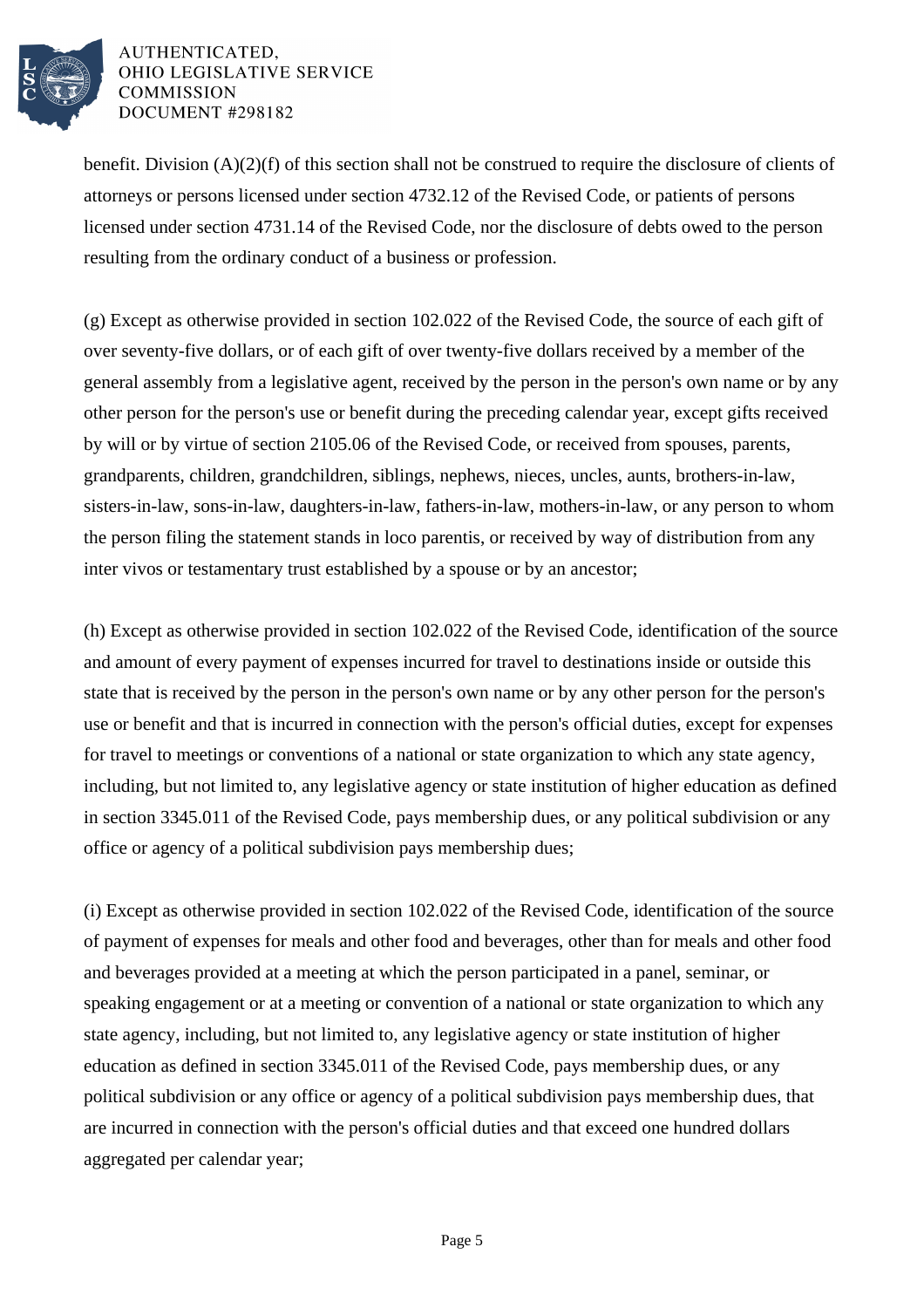

(i) If the disclosure statement is filed by a public official or employee described in division  $(B)(2)$  of section 101.73 of the Revised Code or division (B)(2) of section 121.63 of the Revised Code who receives a statement from a legislative agent, executive agency lobbyist, or employer that contains the information described in division  $(F)(2)$  of section 101.73 of the Revised Code or division  $(G)(2)$ of section 121.63 of the Revised Code, all of the nondisputed information contained in the statement delivered to that public official or employee by the legislative agent, executive agency lobbyist, or employer under division (F)(2) of section 101.73 or (G)(2) of section 121.63 of the Revised Code.

(3) A person may file a statement required by this section in person, by mail, or by electronic means.

(4) A person who is required to file a statement under this section shall file that statement according to the following deadlines, as applicable:

(a) Except as otherwise provided in divisions  $(A)(4)(b)$ , (c), and (d) of this section, the person shall file the statement not later than the fifteenth day of May of each year.

(b) A person who is a candidate for elective office shall file the statement no later than the thirtieth day before the primary, special, or general election at which the candidacy is to be voted on, whichever election occurs soonest, except that a person who is a write-in candidate shall file the statement no later than the twentieth day before the earliest election at which the person's candidacy is to be voted on.

(c) A person who is appointed to fill a vacancy for an unexpired term in an elective office shall file the statement within fifteen days after the person qualifies for office.

(d) A person who is appointed or employed after the fifteenth day of May, other than a person described in division (A)(4)(c) of this section, shall file an annual statement within ninety days after appointment or employment.

(5) No person shall be required to file with the appropriate ethics commission more than one statement or pay more than one filing fee for any one calendar year.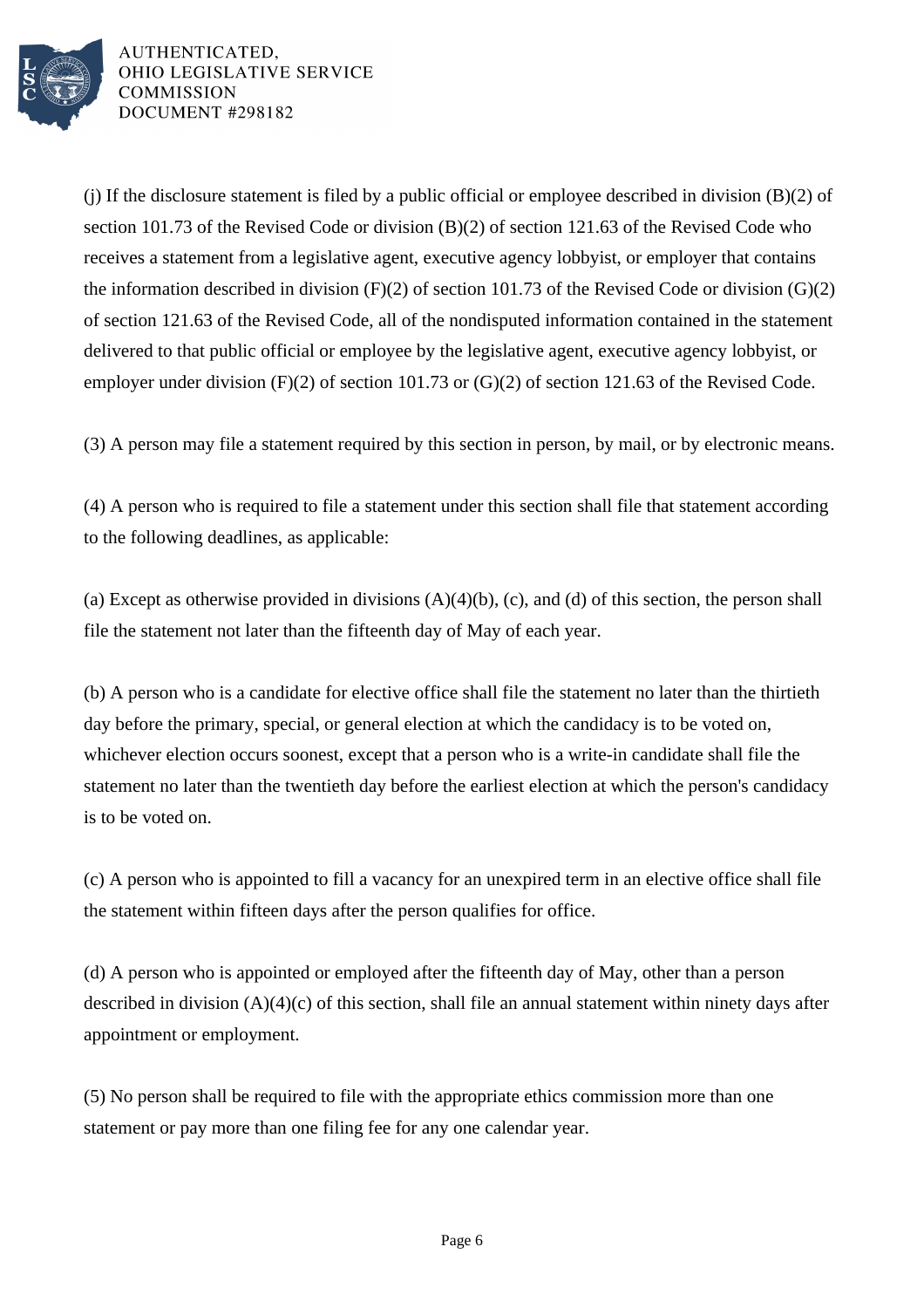

(6) The appropriate ethics commission, for good cause, may extend for a reasonable time the deadline for filing a statement under this section.

(7) A statement filed under this section is subject to public inspection at locations designated by the appropriate ethics commission except as otherwise provided in this section.

(B) The Ohio ethics commission, the joint legislative ethics committee, and the board of commissioners on grievances and discipline of the supreme court, using the rule-making procedures of Chapter 119. of the Revised Code, may require any class of public officials or employees under its jurisdiction and not specifically excluded by this section whose positions involve a substantial and material exercise of administrative discretion in the formulation of public policy, expenditure of public funds, enforcement of laws and rules of the state or a county or city, or the execution of other public trusts, to file an annual statement under division (A) of this section. The appropriate ethics commission shall send the public officials or employees written notice of the requirement not less than thirty days before the applicable filing deadline unless the public official or employee is appointed after that date, in which case the notice shall be sent within thirty days after appointment, and the filing shall be made not later than ninety days after appointment.

Disclosure statements filed under this division with the Ohio ethics commission by members of boards, commissions, or bureaus of the state for which no compensation is received other than reasonable and necessary expenses shall be kept confidential. Disclosure statements filed with the Ohio ethics commission under division (A) of this section by business managers, treasurers, and superintendents of city, local, exempted village, joint vocational, or cooperative education school districts or educational service centers shall be kept confidential, except that any person conducting an audit of any such school district or educational service center pursuant to Chapter 117. of the Revised Code may examine the disclosure statement of any business manager, treasurer, or superintendent of that school district or educational service center. Disclosure statements filed with the Ohio ethics commission under division (A) of this section by the individuals set forth in division (B)(2) of section 187.03 of the Revised Code shall be kept confidential. The Ohio ethics commission shall examine each disclosure statement required to be kept confidential to determine whether a potential conflict of interest exists for the person who filed the disclosure statement. A potential conflict of interest exists if the private interests of the person, as indicated by the person's disclosure statement, might interfere with the public interests the person is required to serve in the exercise of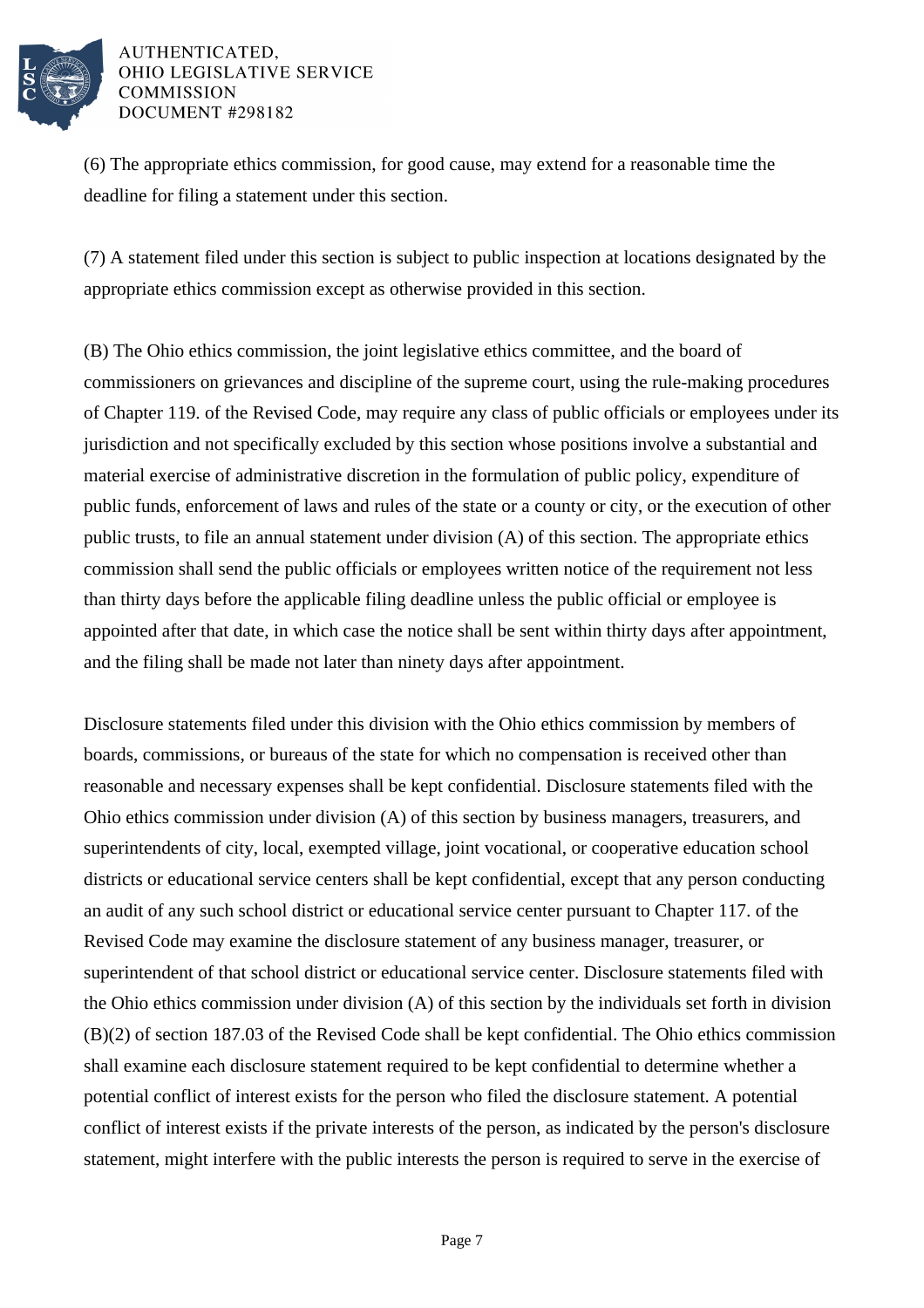

the person's authority and duties in the person's office or position of employment. If the commission determines that a potential conflict of interest exists, it shall notify the person who filed the disclosure statement and shall make the portions of the disclosure statement that indicate a potential conflict of interest subject to public inspection in the same manner as is provided for other disclosure statements. Any portion of the disclosure statement that the commission determines does not indicate a potential conflict of interest shall be kept confidential by the commission and shall not be made subject to public inspection, except as is necessary for the enforcement of Chapters 102. and 2921. of the Revised Code and except as otherwise provided in this division.

(C) No person shall knowingly fail to file, on or before the applicable filing deadline established under this section, a statement that is required by this section.

(D) No person shall knowingly file a false statement that is required to be filed under this section.

(E)(1) Except as provided in divisions (E)(2) and (3) of this section, the statement required by division (A) or (B) of this section shall be accompanied by a filing fee of sixty dollars.

(2) The statement required by division (A) of this section shall be accompanied by the following filing fee to be paid by the person who is elected or appointed to, or is a candidate for, any of the following offices:

| For state office, except member of the state<br>board of education                                                                                                                                      | \$95 |
|---------------------------------------------------------------------------------------------------------------------------------------------------------------------------------------------------------|------|
| For office of member of general assembly                                                                                                                                                                | \$40 |
| For county office                                                                                                                                                                                       | \$60 |
| For city office                                                                                                                                                                                         | \$35 |
| For office of member of the state board of<br>education                                                                                                                                                 | \$35 |
| For office of member of a city, local,<br>exempted village, or cooperative education<br>board of education or educational service<br>center governing board                                             | \$30 |
| For position of business manager, treasurer,<br>or superintendent of a city, local, exempted<br>village, joint vocational, or cooperative<br>education school district or educational<br>service center | \$30 |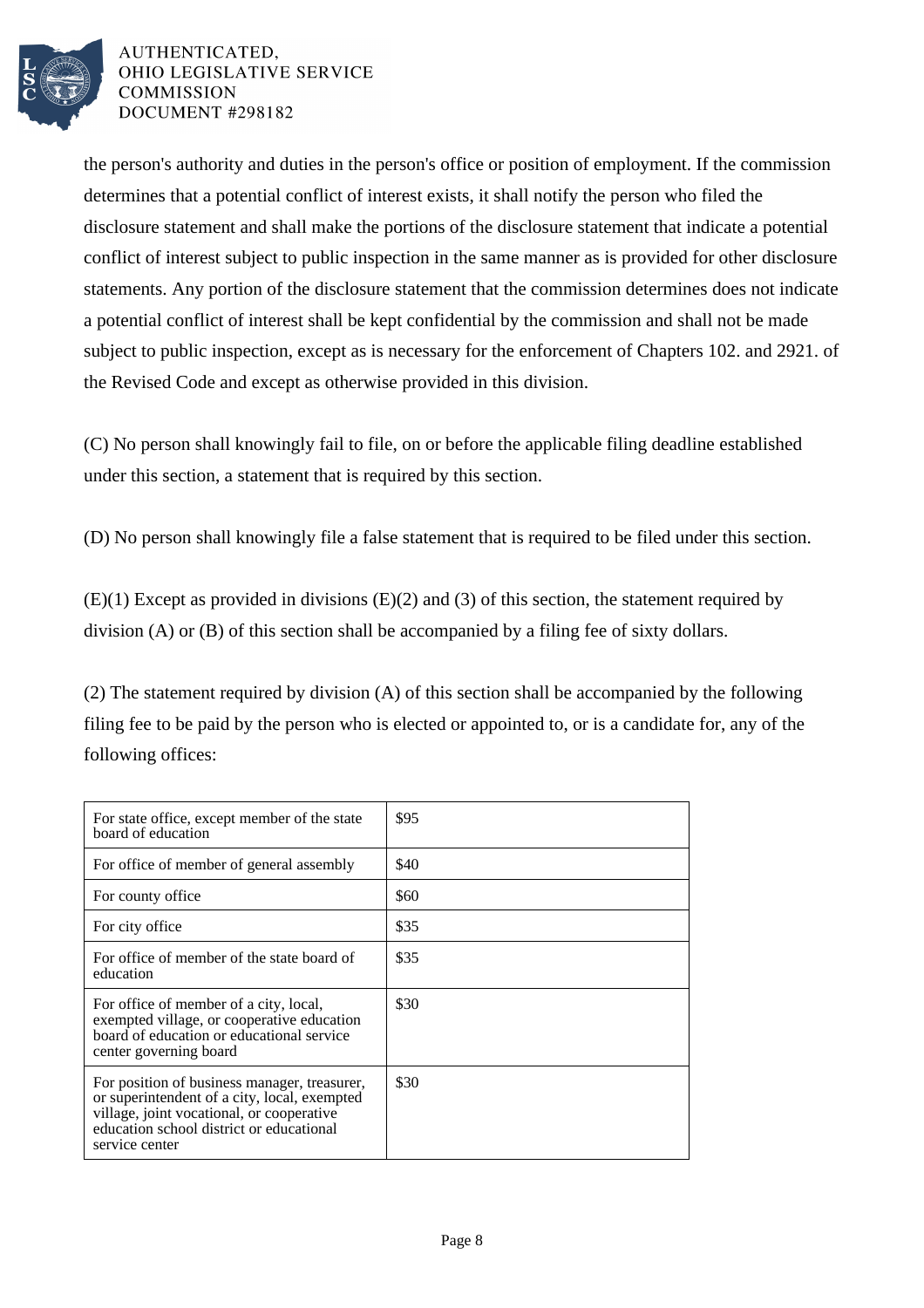

(3) No judge of a court of record or candidate for judge of a court of record, and no referee or magistrate serving a court of record, shall be required to pay the fee required under division  $(E)(1)$  or (2) or (F) of this section.

(4) For any public official who is appointed to a nonelective office of the state and for any employee who holds a nonelective position in a public agency of the state, the state agency that is the primary employer of the state official or employee shall pay the fee required under division  $(E)(1)$  or  $(F)$  of this section.

(F) If a statement required to be filed under this section is not filed by the date on which it is required to be filed, the appropriate ethics commission shall assess the person required to file the statement a late filing fee of ten dollars for each day the statement is not filed, except that the total amount of the late filing fee shall not exceed two hundred fifty dollars.

(G)(1) The appropriate ethics commission other than the Ohio ethics commission and the joint legislative ethics committee shall deposit all fees it receives under divisions (E) and (F) of this section into the general revenue fund of the state.

(2) The Ohio ethics commission shall deposit all receipts, including, but not limited to, fees it receives under divisions (E) and (F) of this section, investigative or other fees, costs, or other funds it receives as a result of court orders, and all moneys it receives from settlements under division (G) of section 102.06 of the Revised Code, into the Ohio ethics commission fund, which is hereby created in the state treasury. All moneys credited to the fund shall be used solely for expenses related to the operation and statutory functions of the commission.

(3) The joint legislative ethics committee shall deposit all receipts it receives from the payment of financial disclosure statement filing fees under divisions (E) and (F) of this section into the joint legislative ethics committee investigative and financial disclosure fund.

(H) Division (A) of this section does not apply to a person elected or appointed to the office of precinct, ward, or district committee member under Chapter 3517. of the Revised Code; a presidential elector; a delegate to a national convention; village or township officials and employees; any physician or psychiatrist who is paid a salary or wage in accordance with schedule C of section